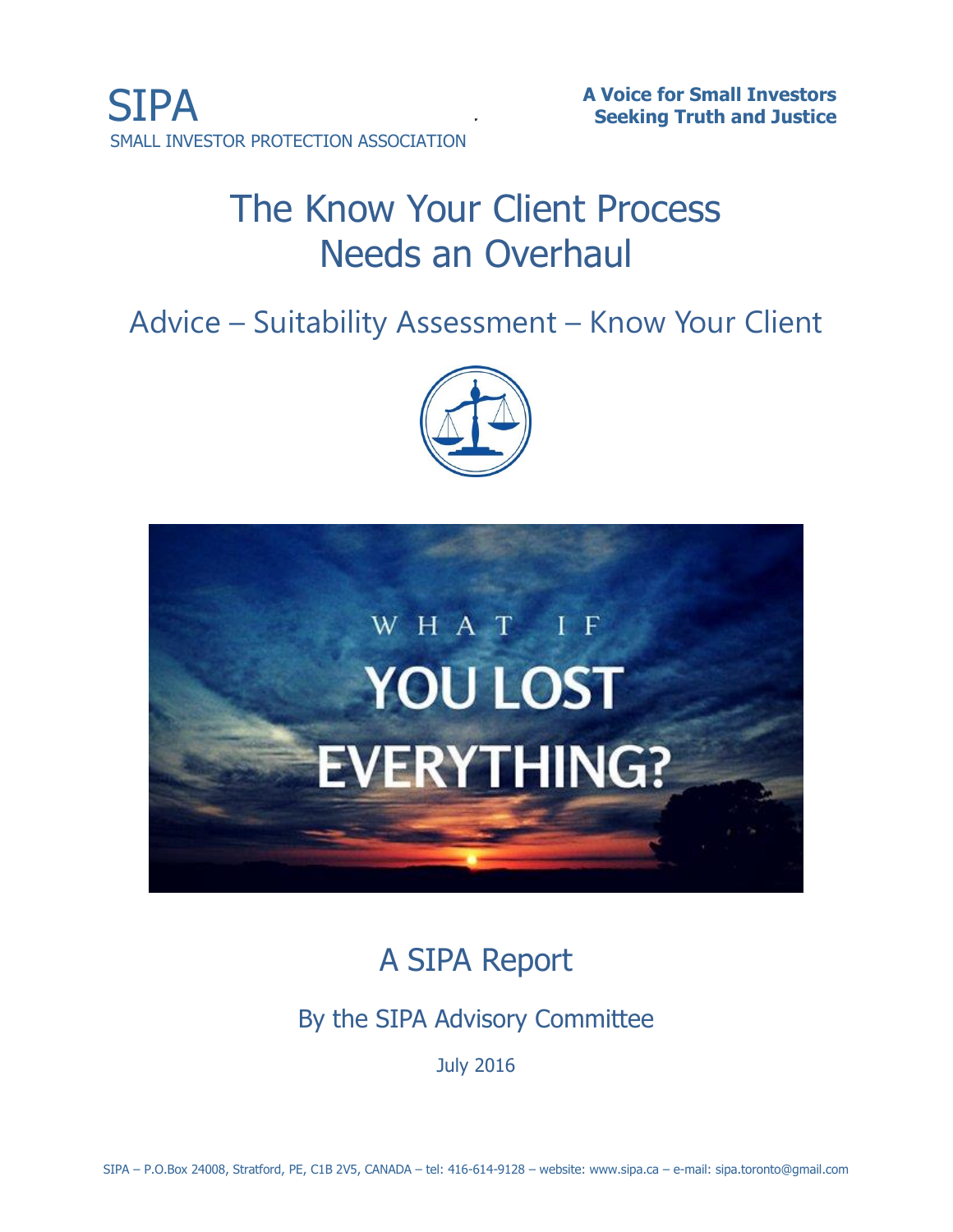

#### Pg 2 of 9

## **Introduction**

Canadians are being deceived by the investment industry and the regulators in many ways. In order to raise public awareness SIPA has developed a paper entitled Strategic Insidious Deception (S.I.D.) to describe the many ways the public is being deceived. This was published in the SIPA Sentinel in October 2015 available on the SIPA website [http://www.sipa.ca.](http://www.sipa.ca/)

The industry and its regulators have used optics to create the perception that the investment industry is well regulated and that Canadians can place their trust in the industry. Indeed most Canadians believe that their Financial Advisor has a fiduciary responsibility and that the regulators will protect them in the event of wrongdoing. History shows that this trust is not warranted and the regulators will not get victims' money back.

The facts show that many Canadians are losing their life savings due to systemic wrongdoing, including fraud, by the regulated investment industry. Examining the facts revealed by the many disciplinary investigations indicates the regularity of nefarious acts by registered representatives and the failure of firms to properly supervise their representatives. It would seem that these acts are condoned by the firms as long as they generate profit for the firm.

> "We need to find out whether these pieces are working, and if not, why not. The test should be simple. Will these regulatory services, taken as a whole, consistently provide satisfactory redress to consumers who have not been treated fairly by players in the financial services industry?" – Former OSC Commissioner David Brown at the Town Hall Event 2004 http://www.sipa.ca/library/SIPAdocs/800-TownHall-Transcript-20050531.pdf

Since Mr. Brown's public comment in 2004 there has been little change and investors are still at risk with less chance of recovery of lost savings due to the reduced limitation period.

The regulators use optics of headline grabbing fines to reinforce the perception that the regulators protect investors, however the SIPA Report "Unpaid Fines: A National Disgrace" indicates the truth that almost One Billion Dollars in fines remains unpaid. It is shameful that regulators approved by Government participate in this scandalous deception. The report "Unpaid Fines: It's a National Disgrace" is available on the SIPA website [http://www.sipa.ca.](http://www.sipa.ca/)

It appears that fines are levied to deceive the public into thinking the regulators are active in protecting investors but the facts show only a small percentage of fines are collected and the regulators do not help investors get their money back when lost due to industry wrongdoing.

Currently there is discussion of fiduciary duty and it appears the industry and its regulators may accept a best interest standard as a compromise. We feel this is a betrayal of investors' interests. Fiduciary responsibility should be statutorily imposed on any firm or individual dealing with people's life savings and investments.

This report deals with the Know-Your-Client form which is meant to define the client profile and the strategy for investment. The fact is the KYC forms are often not shown to the client, are often prepared after the fact to reflect what the registered representative has done. It is not unusual that client's signatures are forged or traced. It is interesting that the industry uses a term "window signature" when a form is needed to satisfy regulators during superficial inspections.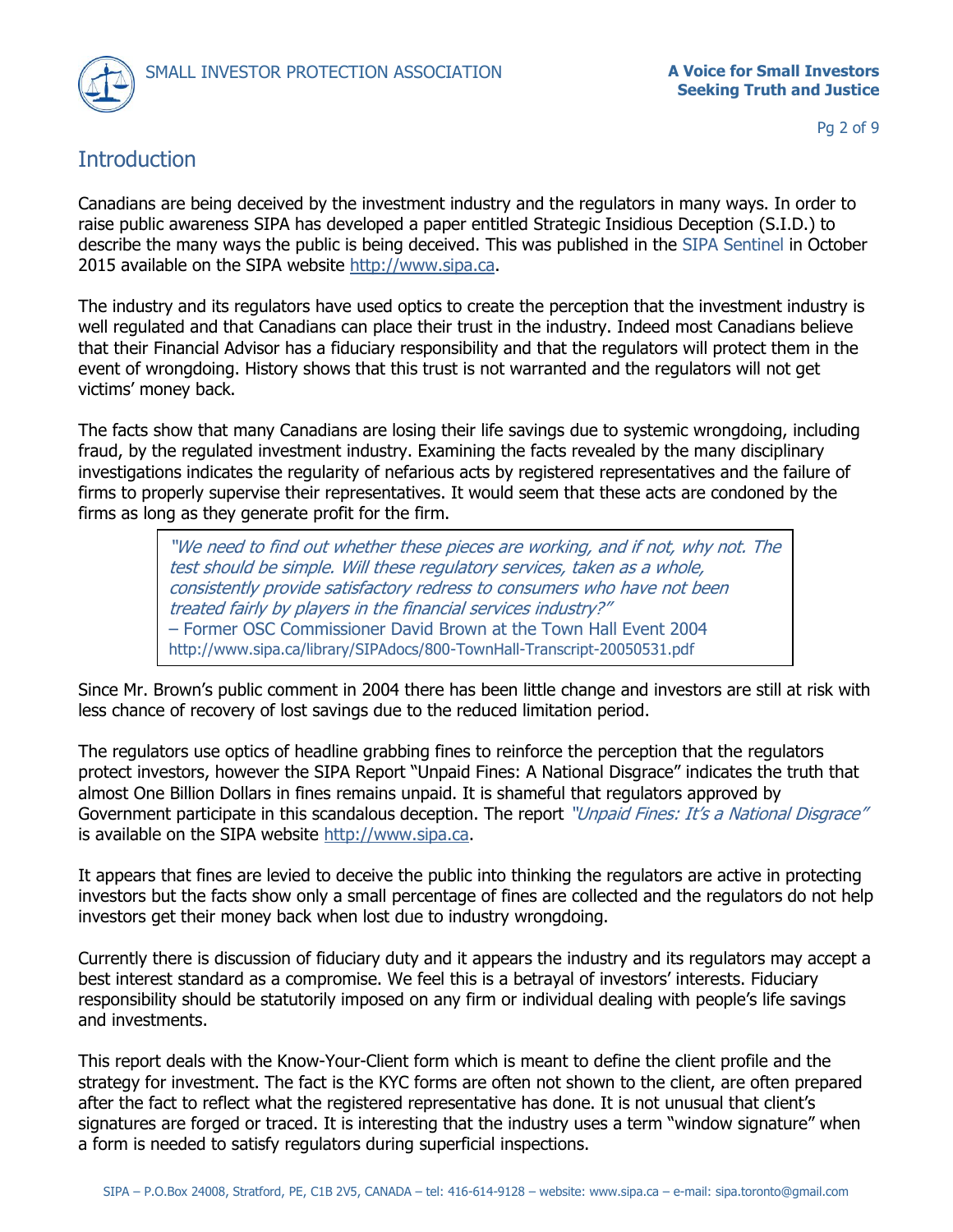

Pg 3 of 9

There are many deficiencies in the current system due largely to industry culture that is unlikely to change in the near future. Therefore it is essential that Governments act to revise Statutes to ensure that all firms and individuals that offer investment advice are held to a fiduciary standard regardless of their registration or business titles.

[What's in a name? Does the title of your investment profes](http://www.albertasecurities.com/investor/investor-resources/you-ascd-blog/Lists/Posts/Post.aspx?ID=63)sional matter? "Persons who are registered under the Securities Act (Alberta) as Dealing Representatives (for example) are generally licensed to sell you products sold by the investment firm they work for, and are obligated to provide you with advice on the suitability of those products for your circumstances. In that sense, it's not unlike purchasing a car from a dealership. If you walk into a Volvo dealership, and explain your needs (four-door, certain horsepower) the person working there will suggest the most suitable Volvo for your needs. While they might have a small selection of other makes and models in their inventory, they are not required to know about, or recommend, any make or model that is not in their inventory that might meet your needs as well, or better. This is true no matter what job title they use, be that "personal banking associate," "investment representative," "investment specialist" or any other title." [http://www.albertasecurities.com/investor/investor-resources/you-ascd](http://www.albertasecurities.com/investor/investor-resources/you-ascd-blog/Lists/Posts/Post.aspx?ID=63)[blog/Lists/Posts/Post.aspx?ID=63](http://www.albertasecurities.com/investor/investor-resources/you-ascd-blog/Lists/Posts/Post.aspx?ID=63)

### **What if you lost everything?**

## Overhauling the KYC Process

The New Account Application Form (NAAF), a key component of Know-Your-Client (KYC), was originally designed to enable a security transaction to proceed. It has not done a good job at that limited goal. In fact, we believe the KYC system is broken and needs a complete overhaul starting with client onboarding through to the making of recommendations.

ATTACHMENT I lists some of the common KYC process deficiencies that have been observed.

ATTACHMENT II illustrates how the KYC process can and is being abused. Far too often KYC's reflect what a representative wants to sell rather than what a client needs to build savings. In several of the portfolios reviewed, the balanced portfolio [recommended in the KYC] allowed between 0% and 70% in equities. The kind of equities is not specified, and the range is far too broad. Such manipulation cannot be considered sound personalized investment advice.

Assessing suitability is more than a mechanical fact-finding or "tick the box" exercise. It requires meaningful dialogue with the client to obtain a thorough understanding of the client's investment needs and objectives. The proposed investment strategy should clearly demonstrate its appropriateness for the client in light of their personal situation and constraints.

The Mystery Shopping report, published on September 17, 2015 by the OSC, IIROC and the MFDA, describing the results of a "mystery shop" of registrants across Ontario between July and November 2014, found that investors did not always know if they have had experienced a good advice process: while 88% felt they received sufficient information to make an informed decision, 33% of those experiences did not meet regulators' compliance expectations. Just 32% of shops (28) effected a complete collection of core KYC information; 68% did not.

On November 12, 2015, the OSC Investor Advisory Panel published a report entitled Current Practices for Risk Profiling in Canada and Review of Global Best Practice (Reference 1). It found that only 16.7%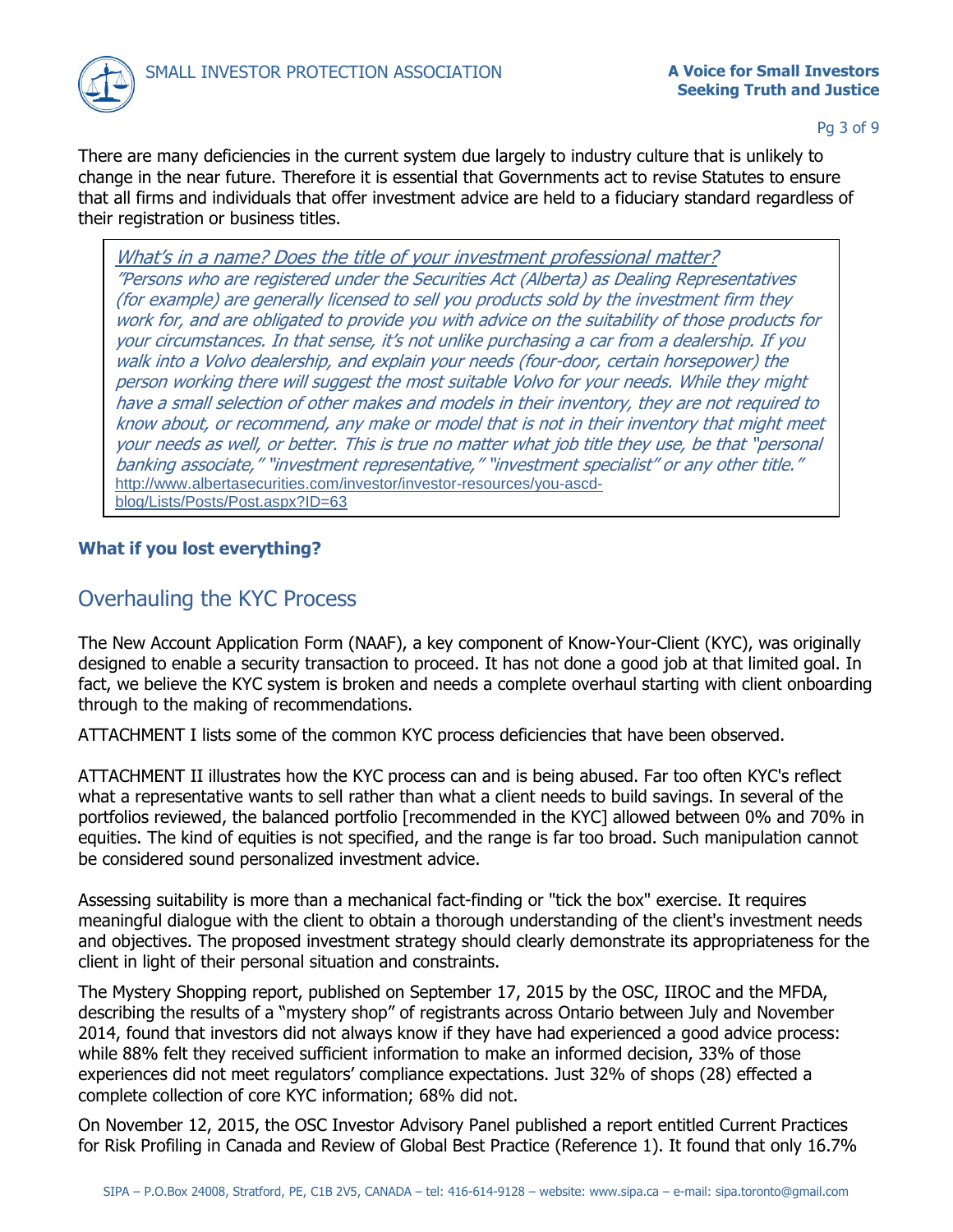

of risk questionnaires reviewed would be considered 'fit for purpose' – they have too few questions, poorly worded or confusing questions, arbitrary scoring models or an outright poor scoring model. Clearly, such questionnaires do not provide robust insight into an investor's risk profile.

The current suitability regime, loaded with conflict-of-interest, can hardly be called "advice". But now it is being used as a basis to provide what is purported to be ever more fulsome financial advice and its deficiencies are glaringly apparent. Additionally, with an aging client population, the form's deficiencies and the weak supporting processes are even more harmful. Clearly, the NAAF KYC client data capture process needs to be improved, updated and enhanced.

I think a fiduciary duty does clarify the adviser's duty in all situations — put your client first, no matter what. This is particularly important because most people have no idea what sort of financial practices to seek out or avoid in the first place. It's one of the reasons that the U.S. Department of Labor introduced new rules in April forcing American financial advisers managing retirement and pension accounts to act in their clients' best interests — the so-called fiduciary standard that the Canadian industry is trying so hard to avoid. White House estimates peg the cost of adviser conflicts of interest at US\$17 billion a year, primarily due to investors being placed in products with excessively high fees. As near as I can tell, the only negative impact on seniors and retirement security from a fiduciary standard are on the retirement savings of the unscrupulous financial advisers (hopefully, a minority of advisers out there) who are raking in those bloated fees.

[http://business.financialpost.com/personal-finance/retirement/why-we-need-regulations-to](http://business.financialpost.com/personal-finance/retirement/why-we-need-regulations-to-protect-seniors-from-unscrupulous-financial-advisers)[protect-seniors-from-unscrupulous-financial-advisers](http://business.financialpost.com/personal-finance/retirement/why-we-need-regulations-to-protect-seniors-from-unscrupulous-financial-advisers)

The KYC information collected should correlate directly with the service represented to the client. The more information collected the more one has to consider when constructing, planning or managing client assets and financial needs. More information requires better processes. There is a reason why the current KYC is short and simple: processes are narrowly focused on the transaction and not the wider whole that impacts proper planning. A wider KYC would increase the parameters for which a dealing representative is responsible. The KYC represents the point through which both regulators and industry misrepresent the nature and standards of service.

Since the KYC is the foundation of the advice process, we have studied prevailing practices and issues. If the KYC information is inaccurate or incomplete, the results could very well be unsuitable investments, an unbalanced portfolio, an improper trading strategy or the wrong type of account. This leads to unnecessary investor losses and complaints.

Dealing representatives too often confuse the know your client duty with the obligation to fill out the NAAF/KYC form via tick marks. The duty to know your client goes far beyond the questions and tick marks on the NAAF/KYC form.

For example, prevailing NAAF/KYC forms requires the client to indicate his/her annual income. More detail is required. We strongly suggest that representatives obtain the following additional information:

- What are the various sources of income?
- Is this income gross or net of tax?
- What was the client's income in the past 2 or 3 years?
- Is there a fluctuating compensation structure?
- Is the current year compensation expected to be consistent with that of previous year(s)?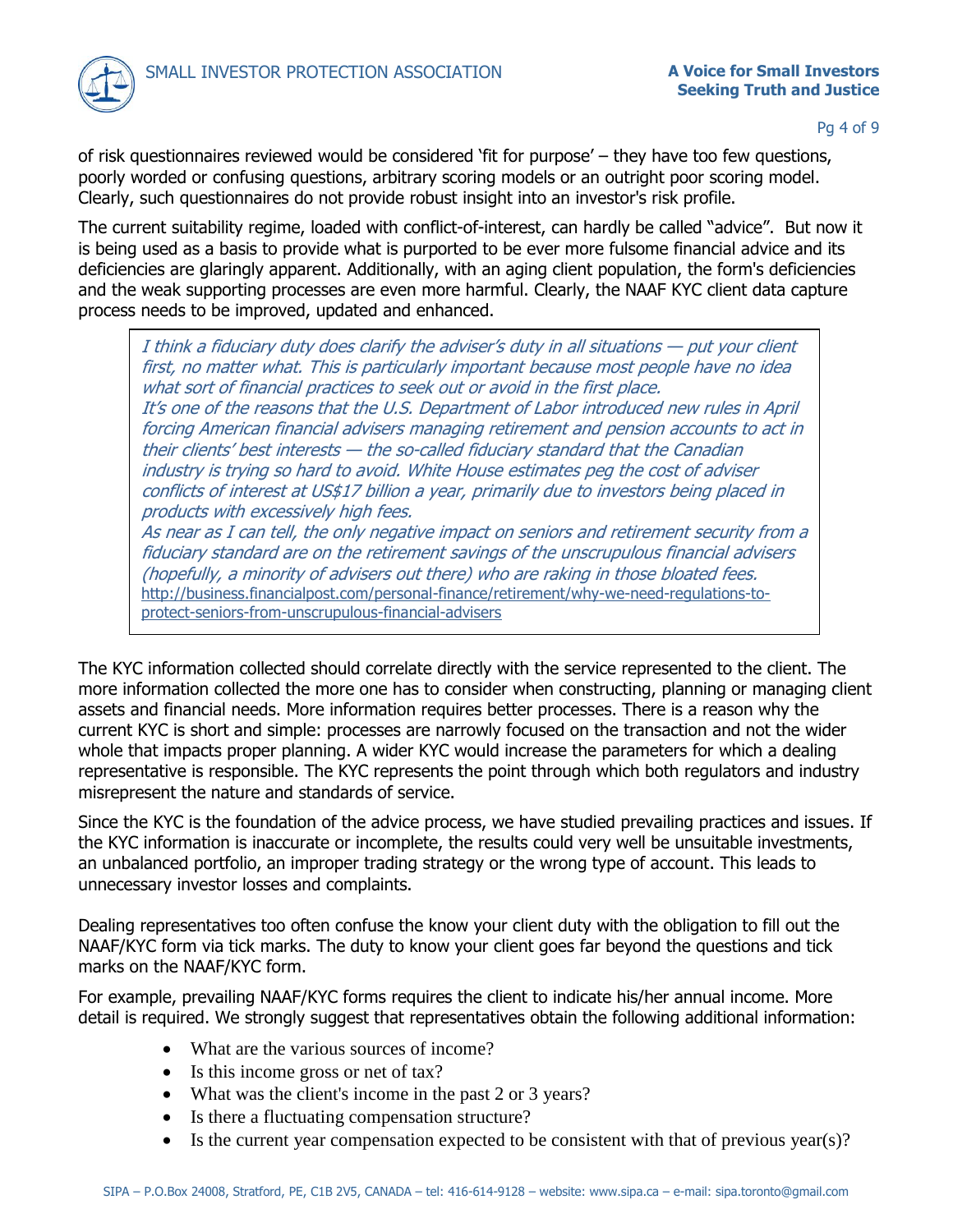

• Does the client feel secure in his/her employment status?

Given Canada's high level of taxation, understanding the client's tax position is core to providing personalized investment advice. Registrants giving financial advice need more training on taxation matters.

This Report puts forward a number of practical ideas that we believe will significantly improve the integrity of the KYC process.

## Opportunities for Improvement

We present here a number of ideas for improvement to increase the robustness of the KYC process and thereby reduce client misunderstandings, losses and complaints:

- CSA educational materials should alert the investor of the importance of an accurate NAAF and that it is used to define the kind of investments that will be recommended to them. Regulators should make it clear that the information is used to support the recommendations made in the event of a dispute. Regulators should also stress that if it is an advisory account the representative and dealer are under no obligation to act in the client's best interests and that if the client wants to rely on the advice of a professional, they will need to seek an alternative relationship/provider.
- There should be one NAAF/KYC for each account. The goals and objectives of a RRIF account may be quite different than a trading or RESP account.
- Control the use of dealer representative titles. Too many NAAF/KYC forms have been superficially completed because of the undue trust paid to the dealer representative. Clients should be encouraged to take the form(s) home and reflect on it, perhaps consulting with friends/family, before signing.

Other improvement recommendations include:

- Change the name of the form from New Accounts Application Form to New Account and Client Information form (NAAIF) [or preferably use a separate form for KYC]. This will alert the investor that he/she is providing personal information that will be used to justify advisor recommendations and that the form is not merely an account application form.
- Take a zero tolerance approach to compliance/enforcement action when signed blank forms, document adulteration or signature forgery have been used.
- Require that a supervisor sign and approve the completed form.
- Require the inclusion upfront, of a brief plain language description of the importance of the NAAF/KYC form and how the advisor and dealer will use it.
- Provide a block on form to indicate existence of a Power of Attorney (POA) and obtain copy for the dealer to validate and understand terms and scope.
- Restrict accounts with stale dated KYC information from making purchases.
- Define in plain language each term used, such as risk tolerance and time horizon, so that investors understand what they are signing off on. Use a separate brochure for this purpose.
- Provide an entry for a trusted person contact to be included. This can be very helpful when dealing with seniors or other vulnerable investors.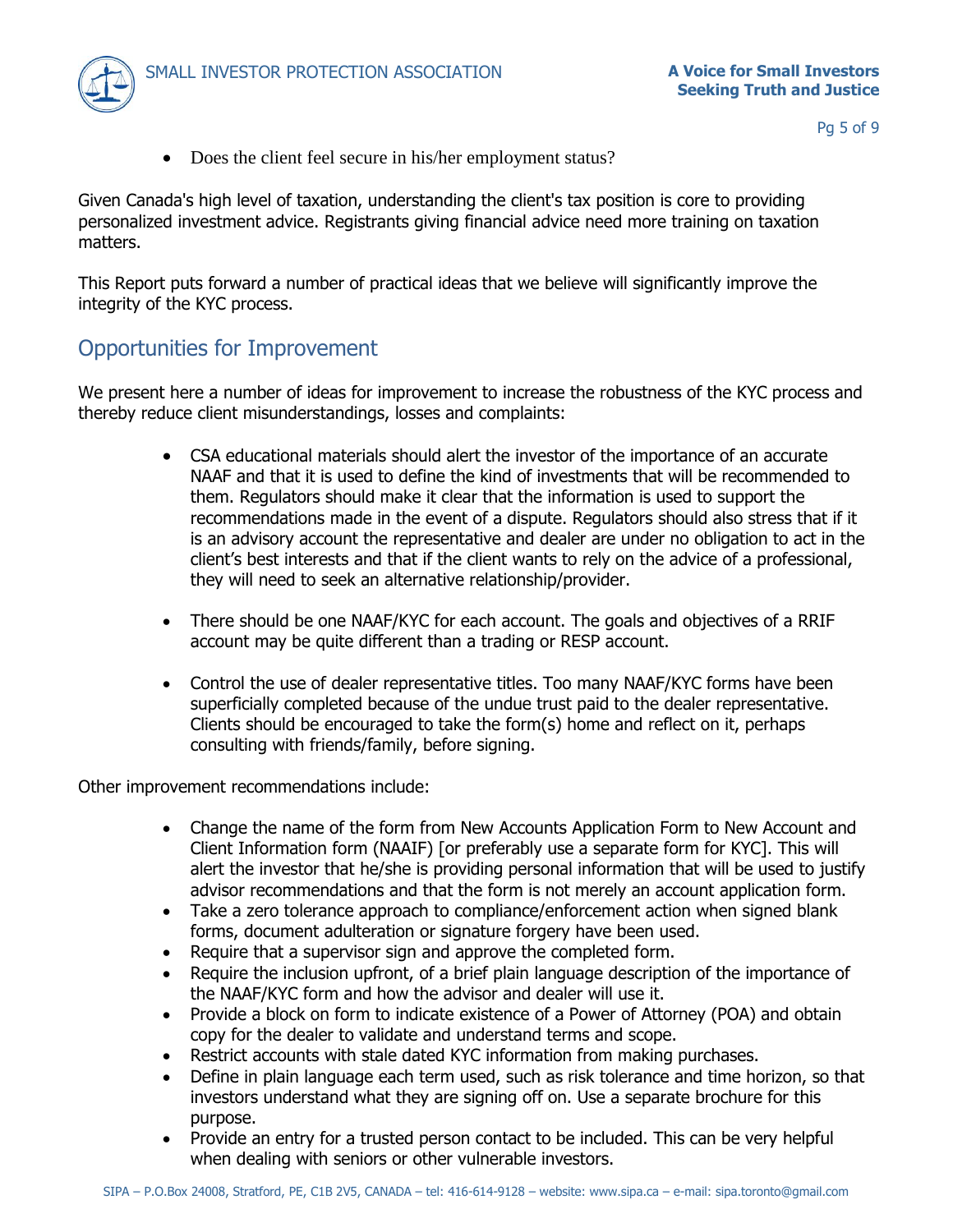

- Split "risk tolerance" into two distinct elements  $(1)$  risk ability and  $(2)$  risk tolerance on the form. A customer's ability to take risk is dependent on the customer's financial needs and circumstances: the expected returns required to achieve financial goals in combination with the customer's capacity for loss .Risk tolerance is psychological and thus centers on emotions and feelings, which do indeed dictate a customer's willingness to lose some or all of the original investment in exchange for greater potential returns.
- Provide a section of the form for the investor to document in plain language his/her objectives for the account. For retirees, monthly cash flow and liquidity can be very important. Liquidity needs has been interpreted to mean the extent to which a customer desires the ability or has financial obligations that dictate the need to quickly and easily convert to cash all or a portion of an investment without experiencing significant loss in value.(e.g. early redemption penalties with DSC purchased investments)
- Use proven risk profiling processes /tools in an attempt to capture the clients need for risk, tolerance of risk and financial capacity to deal with losses. Any risk questionnaires used are based on sound principles and theory. See Reference 1 The Plan Plus report
- In completing the form, the dealing representative should be encouraged to explore issues not easily captured on a form, discuss the nature of the relationship and describe the type of reporting that will be provided.
- Clients should be explained how a discretionary account works, the risks of leveraging and the risks of using derivatives as applicable.
- Provide a signed and dated copy of the NAAIF to the client for retention. The form should be time stamped and include a supervisor signature.
- Document the annual KYC update of personal information or upon a major life event. At a minimum, the investor's KYC should be annually reviewed and updated.
- Consider providing a Postage paid return envelope with the year-end statement asking the client about material changes.
- Make it clear that a dealing representative must uphold the regulatory rules that the information on the KYC can only be changed if there have been changes in the investor's personal profile. i.e. any changes to the Investment Risk levels and Investment Objectives percentages are illegal and cannot be made based on the assessment or reassessment of investments being held by the investor.

For accounts above \$100,000 an Engagement Letter should be considered. The letter defines in some detail the relationship between the parties and the rights and responsibilities of each. It must be written in plain language. In addition, dealers should consider the use of Investment Policy Statements to improve client-advisor communications and provide a linkage to the KYC parameters.

¶ 14 In the NCAFs for the accounts first opened by Mr. Mondal, AM showed her risk tolerance as being 80% low, 10% medium and 10% high risk. They showed her liquid assets to be valued at \$2.4 million, her fixed assets to be \$600,000, and that her investment objective was "growth". All the NCAFs prepared for AM's accounts showed her investment objective to be "growth."

¶ 15 Within three months of these accounts being opened, AM's risk tolerance was changed to 100% high risk on the NCAFs for the Accounts. As the Settlement Agreement acknowledges, this change did not reflect AM's true risk profile.

[http://www.iiroc.ca/Documents/2015/13714f5c-52fd-4632-8e9e-1c79ca84e08d\\_en.pdf](http://www.iiroc.ca/Documents/2015/13714f5c-52fd-4632-8e9e-1c79ca84e08d_en.pdf)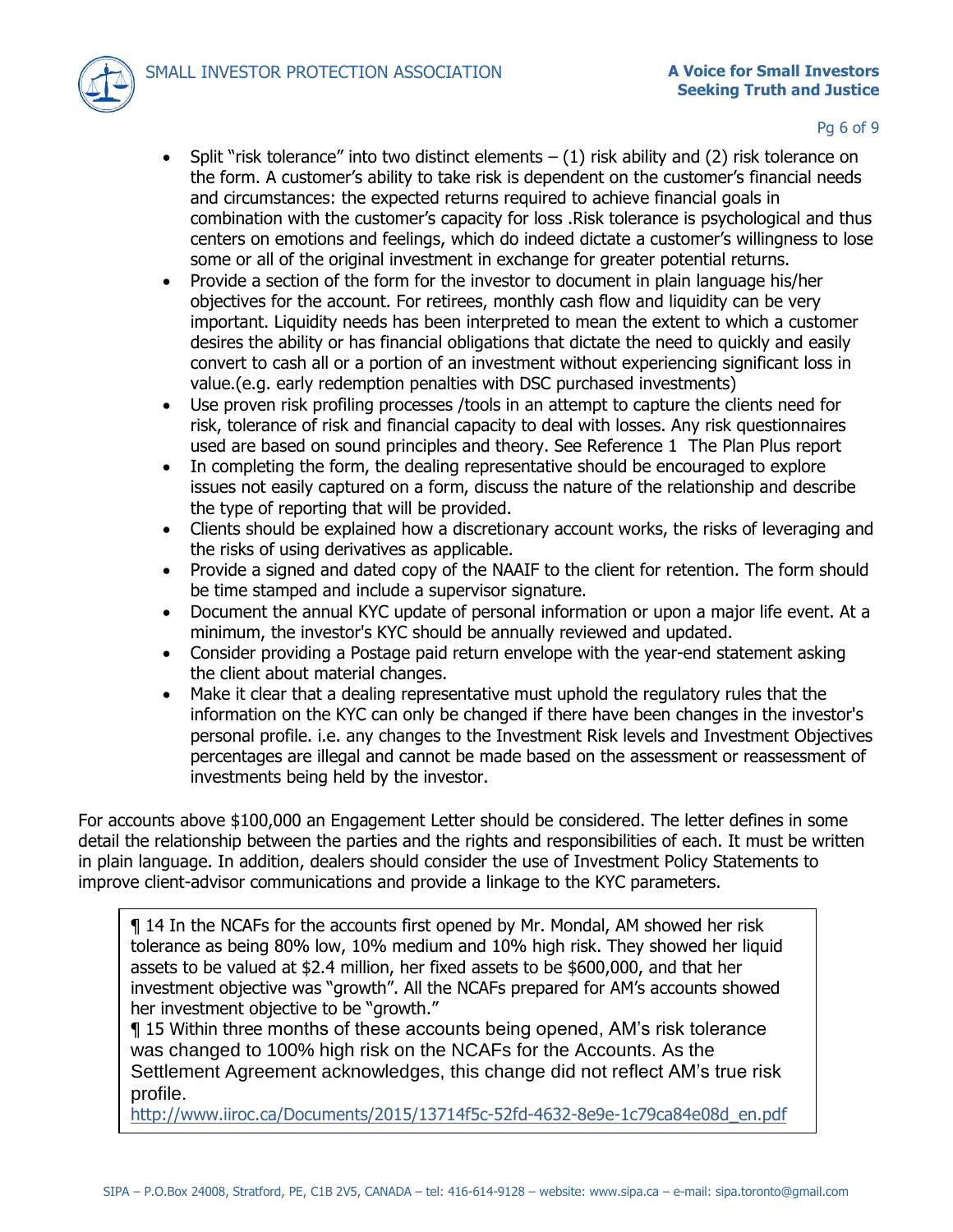

#### Pg 7 of 9

The above text is extracted from Reasons for Decision by IIROC. Although the perpetrators may be disciplined, the penalties pale in comparison to the damage caused to the investor. This example of a case examined by IIROC illustrates the total lack of responsibility for investors' savings and investments and shows sympathetic consideration for the perpetrator. It is shameful that a regulator can operate in this fashion. It is this type of systemic culture that seems to prevail in the industry and warrants Government intervention.

Nevertheless the issues faced by small investors extend well beyond the KYC form. It is not uncommon for sales persons without any fiduciary accountability to unilaterally revise KYCs to enable them to manipulate accounts to generate higher commissions. In addition to the above case there are many examples documented by the regulators which indicate this practice and the failure of supervision to afford any protection for the investor.

## **CONCLUSION**

CRM and improvements to KYC are part of the journey towards implementing fiduciary/best interest type standards. KYC is a critical element in the advice giving process. Today, clients are receiving conflicted advice under the suitability standard. Improvements to the KYC are needed to raise standards and prepare the way for the road ahead. Registrants need to be ready to accept the higher responsibilities via improvements to their core processes .The industry will not be able to move as is to higher standards without change - they need the tools and the KYC is a critical tool.

We believe our suggestions will make it a more robust process. We urge all stakeholders to review this report and consider the changes we are recommending. Ultimately, a Fiduciary standard is required if retail investors are to be able to trust the "advice" they receive. If regulators are unwilling or unable to implement a Fiduciary Standard then Government intervention is a necessity.

## References:

1. Current Practices for Risk Profiling in Canada and Review of Global Best Practices https://www.osc.gov.on.ca/documents/en/Investors/iap\_20151112\_risk-profiling-report.pdf

### 2. CFP Financial Planning standards

[http://www.fpsc.ca/docs/default-source/FPSC/published---cfp-financial-planning-practice-standards-](http://www.fpsc.ca/docs/default-source/FPSC/published---cfp-financial-planning-practice-standards-(2010).pdf) [\(2010\).pdf](http://www.fpsc.ca/docs/default-source/FPSC/published---cfp-financial-planning-practice-standards-(2010).pdf)

3. Kenmar comment letter to IIROC on KYC and suitability [http://www.iiroc.ca/RuleBook/ProposedPolicy/PPolicy-Notice09-0293-Comment-2009-10-09-](http://www.iiroc.ca/RuleBook/ProposedPolicy/PPolicy-Notice09-0293-Comment-2009-10-09-Kenmar_en.pdf) [Kenmar\\_en.pdf](http://www.iiroc.ca/RuleBook/ProposedPolicy/PPolicy-Notice09-0293-Comment-2009-10-09-Kenmar_en.pdf)

### 4. Suitability from a retiree perspective

<http://blog.moneymanagedproperly.com/?p=2790>

### 5. KYC Process Improvement tools

<http://www.acamstoday.org/wp-content/uploads/2012/10/xKYCMM-2012.pdf>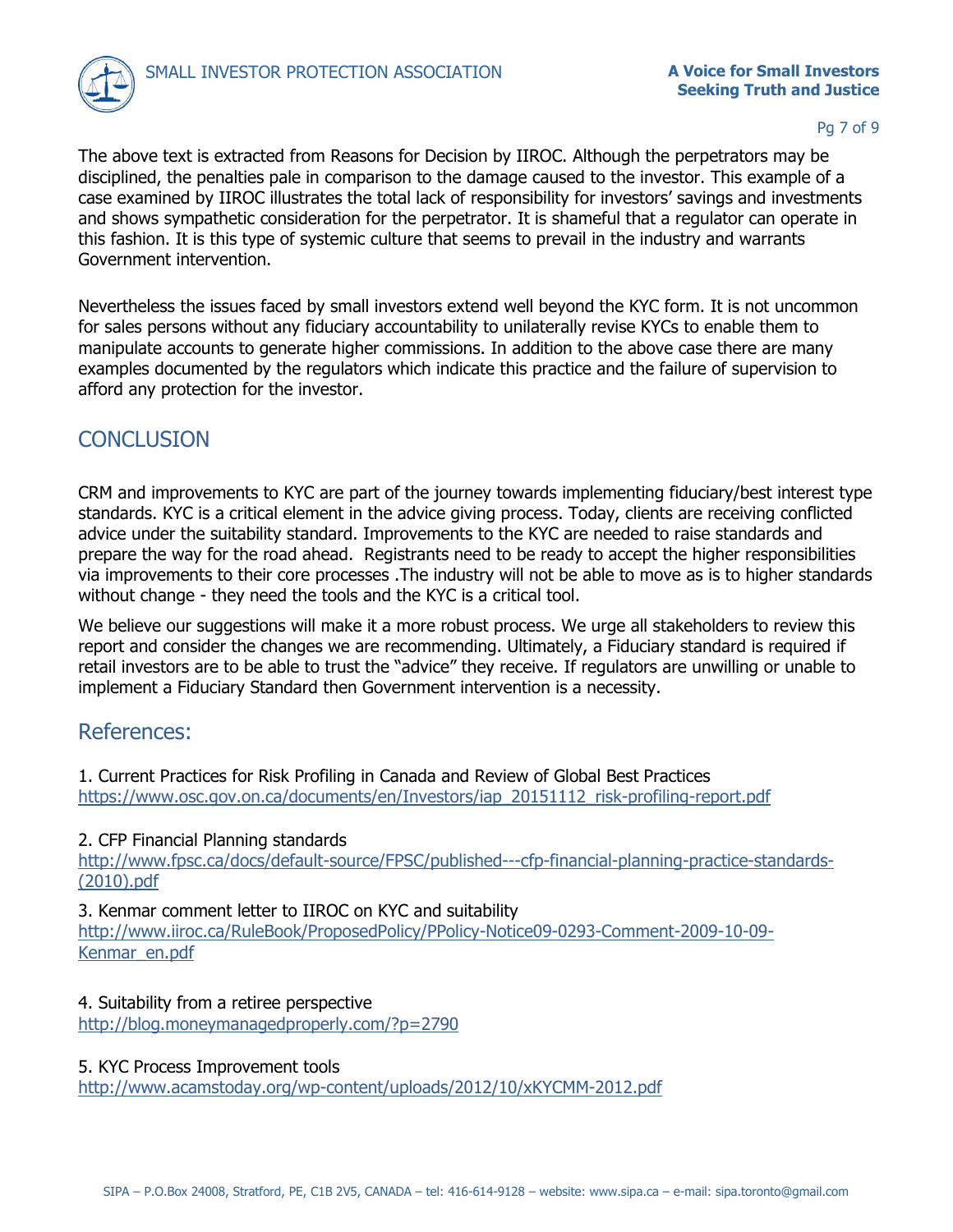

# ATTACHMENT I - Some examples of observed deficiencies

- NAAF information may either be missing, incomplete, illegible or unsigned/undated yet the form progresses through the system;
- KYC information is inconsistent and unreasonable e.g. a client with a speculative investment objective and a low risk tolerance. Most dealers do not seem to have an information system and other controls to prevent such inconsistencies or have robust processes to identify and follow-up where inconsistencies are identified;
- Little or no meaningful explanation of terms used on the NAAF, including risk tolerance, investment objectives and time horizon;
- Staff assigned to approve NAAF's or KYC updates only review them for completeness (are the boxes ticked?) and not for consistency or reasonableness;
- Where ranges are used, at times they are too broad. For example, long-term time horizons defined as greater than 3 years;
- Asserting that a history of investing in mutual funds makes a client an experienced investor;
- The NAAF does not collect sufficient information to assess suitability of particular products or investment strategies e.g. if selling exempt securities under the Accredited Investor exemption, the NAAF should include income and Net Worth information specific enough to demonstrate compliance with the exemption conditions. It should also provide a trusted contact name.
- Where a minimum time horizon has been established as a guideline for recommending leveraging, the time horizon on the NAAF should be able to support that this criteria has been met. Some dealers define long-term time horizon as greater than 3 years, others as 10 years. There is no consistency;
- DSC products with long redemption schedules sold to the elderly and infirm;
- KYC choices on the NAAF are ambiguous. For example, Time horizon of "None" can be interpreted differently to mean either extremely long-term or very short term;
- For Joint accounts, dealers may collect information for each account holder rather than for the account itself. In some cases, the KYC information collected for each account holder conflicts and it is not clear what KYC information relates to the account;
- Use of calculators or other formula that focus on the client's willingness and ability to accept risk rather than the ability to withstand losses;
- Where the so-called Model Portfolio approach is used, little or no disclosure to the client regarding the composition of the portfolio, how the portfolio was selected and no statistical analysis to support its reasonableness;
- Where questionnaires are used to assess risk tolerance, the end determination of the client's risk tolerance is too often greater than what the responses from the questionnaire suggest;
- NAAFs are either not approved by supervision or not approved in a timely manner;
- Updates to KYC information are not provided, reviewed or approved or the dealer's back office systems are not updated in a timely manner;
- Supervisors do not question situations where a salesperson has a significant portion of clients with the same or similar NAAF/KYC information. In these cases, it appears the NAAF/KYC information is being determined based upon trading and investment practices used by the salesperson rather than on the clients' actual circumstances; and
- Dealers may record risk tolerance either as a number or range of numbers without providing explanation of what the number means or how it was derived. There is no explanation of what say, "medium risk", means in terms of how it will relate to the types of securities that will be sold to the client.

Some excellent Best Practices are delineated in the Plan Plus research report.